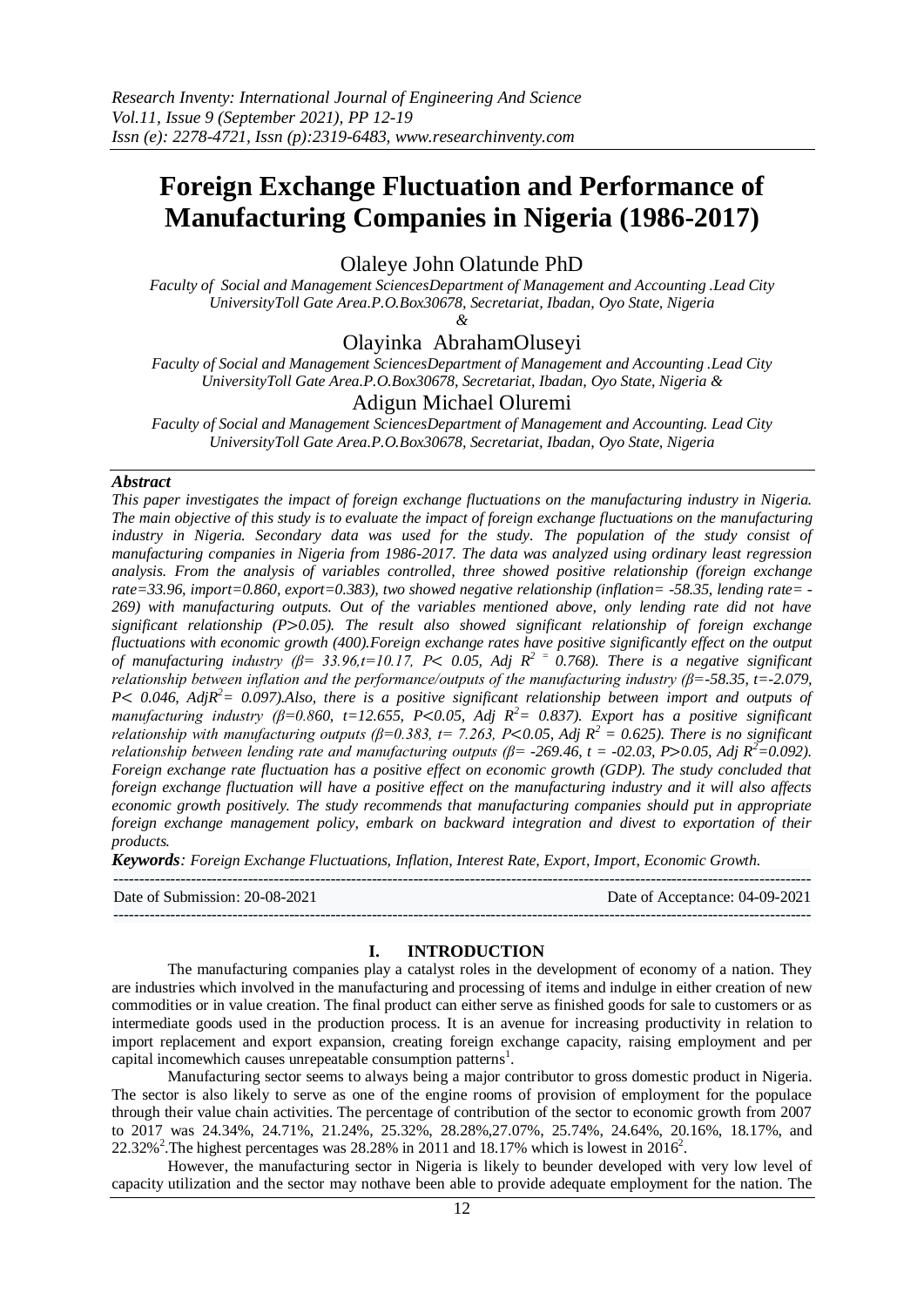low output production and the low contribution of the sector to the Gross domestic product (GDP) may largely due to the exchange rate instability caused by the changing exchange rate policy implemented by the Nigerian government as at then. Manufacturing sector in Nigeria depends on the external sector for import of essential manufacturing inputs. The sector virtually depended on the imported raw materials for the production of their  $output^3$ .

The exchange rate deregulation was introduced in 1986 as a result of adoption of structural Adjustment Programme (SAP) by Federal Government of Nigeria. The programme was aimed at removing structural bottlenecks occasion by government controls with the knowledge of foreign exchange as a major of determinant in the efficient allocation and utilization of scarce resources to enhance the flow of capital into a country, stimulating domestic industrial production, promotion of export, favourable balance of payment, prices of goods and services, import structure, export earnings, government revenues, external reserves and ability of local manufacturers to compete with their foreign counterparts<sup>4</sup>. However, the programme led to unstable and rising trends in the general price level<sup>5</sup>. The naira was devalued which made the cost of importation to be on the higher side. Since that time, the value of naira to other currencies has been depreciating and the cost of importing raw materials has been skyrocketing. In order to stem this development and ensure a stable exchange rate, the monetary authority put in place a number of exchange rate policies<sup>5</sup>.

However, very little achievement was made in stabilizing the rate of exchange. As a consequence, the problem of exchange rate fluctuations persisted throughout the study period. The impact of fluctuations in exchange rate on manufacturing output had not received adequate attention

## **Research Questions**

The study provided answers to the following questions;

- I. What extent does exchange rate fluctuations impact have on manufacturingoutput?
- II. What extent does effect of exchange rate, inflation, interest rate, export, import have on the manufacturing outputs?
- III. What is the effect of exchange rate fluctuations on the economic growth?

#### **Objectives of the Study.**

To achieve theobjective of foreign exchange fluctuations on the performance of manufacturing companies in Nigeria, the following specific objectives were considered, which were to;

- **I.** examine the impact of exchange rate fluctuation on the performance of Manufacturing output in Nigeria.
- **II.** Investigate the relationship between exchange rate, inflation, interest rate, import, export and performance of manufacturing industry in Nigeria.
- **III.** Investigate the effect of exchange rate fluctuation on economic growth in Nigeria.

## **II. REVIEW OF RELATED LITERATURE**

The study aims at examining the effect of foreign exchange fluctuations on the performance of the manufacturing industry in Nigeria

## **Concepts Review- Exchange Rate**

The exchange rate is the price of one currency in terms of another currency, that is, the current market price for which one national currency can be exchanged for another <sup>1</sup>. It normally expressed as the number of units of a domestic currency that will purchase one unit of a foreign currency or the number of units of a foreign currency that will purchase one unit of a domestic currency. For example the naira per United States (US) dollar (N/US\$) or US dollars per naira (US\$/N). If 1 US Dollar can be exchanged for N360, then one naira can be exchanged for US\$0.0028.

The exchange rate plays a critical role in an economy because imports and exports constitute a large part of the economy. Essentially, exchange rate changes affect the price of imported goods, services and our exports. When the value of a currency, for example the naira falls, imported goods become more expensive, and we tend to reduce the volume of our imports. At the same time, other countries will pay less for some of our products that are exported and that will tend to boost export sales and foreign exchange earnings as well as the country's export industries competitiveness in the international markets. On the other hand, a higher exchange rate makes it harder to sell overseas as other countries exports become cheaper than that of Nigeria. This will lead to a fall in exports which will eventually reduce real national output and cut back employment level. In this regard we can say the Nigerian economy is less competitive. Also, exchange rate changes can affect foreign investments held by individual investors. For a Nigerian investor owning US investments, a strengthening of the Nigerian Naira relative to the US dollar 2 tends to reduce the value of the US investments as the US value of the securities becomes fewer in naira term. In Nigeria, the central bank maintains the stability of the Naira exchange rate in order to achieve its objective of maintaining price stability because domestic prices (inflation and interest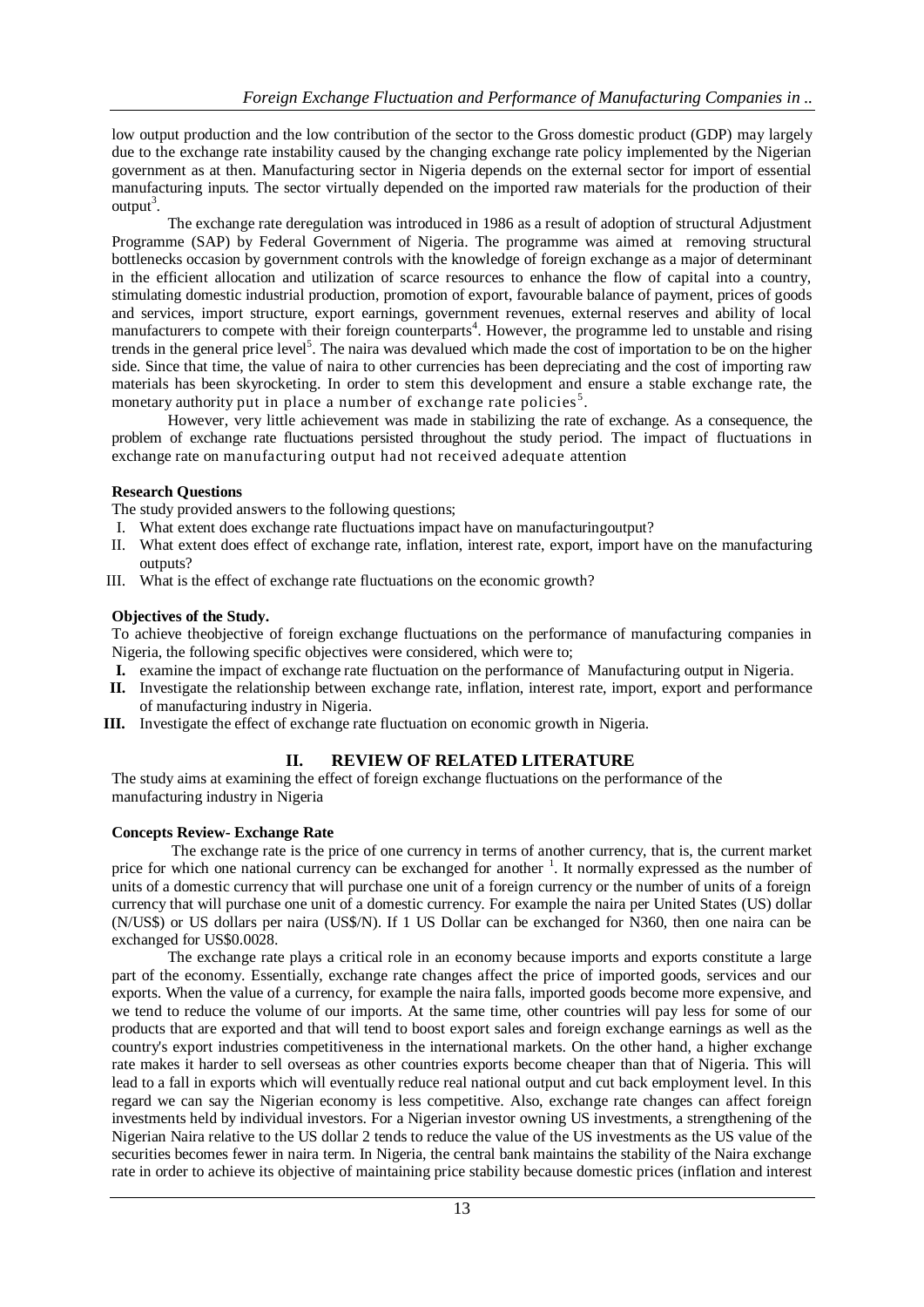rates) are very responsive to exchange rate fluctuations. There are two main types of exchange rates in Nigeria; official and market exchange rates. The official exchange rate is determined by the monetary authority/central bank, while the market exchange rate is basically determined by market forces of demand and supply. When the demand for foreign exchange exceeds supply, the value of the Naira will go up, and if exchange rate supply exceeds demand, the value of the Naira will go down<sup>1</sup>.

## **End-Period Exchange Rate**

The end-period exchange rate simply refers to the final exchange rate prevailing at a particular period. An end period exchange rate is the exchange rate ruling on the final working day of a given period. For instance, we can have weekly, monthly, quarterly and yearly end-period exchange rates depending on the frequency. In the case of yearly frequency, the last exchange rate at end-December would be taken as the end-period exchange rate. The end period exchange rates are usually applicable to stock variables, such as external reserves and financial assets<sup>2</sup>.

## **Volatility of the exchange rate**

The exchange rate changes very often; it moves from minute to minute, hour to hour and day to day under a floating exchange rate regime. When there are large swings in the exchange rate over a period of time, the exchange rate is considered volatile. Thus, exchange rate volatility is a measure of the degree or frequency by which the price of the foreign exchange changes over time<sup>3</sup>. The larger the magnitude of the price change, or the more speedily it changes over a period, the more volatile the exchange rate is. If the price increases or falls with very wide margins over a period, it shows that the exchange rate is unstable or volatile and the foreign exchange market is said to be experiencing volatility. Volatility causes panic in the foreign exchange market because the users and traders of foreign exchange are uncertain of what to expect in the market on a daily basis. Some of the users most affected by exchange rate volatility are investors and international traders. They could lose money if the exchange rate falls below their expectations. In either situation, the monetary authority or central bank can intervene to control exchange rate volatility and avoid panic in the foreign exchange market. Conversely, investor stands to gain if the exchange rate is above their expectation<sup>3</sup>.

## **Factors Responsible For Exchange Rate Movements**

Movements in exchange rate are not only determined by the forces of demand and supply, but also by the wellbeing of the economy, particularly, in a floating exchange rate regime. In this regard, the amount of goods and services a country produces and sells (exports) to the rest of the world and the amount of foreign exchange earnings and level of external reserves are very important. Thus, where a country exports exceeds its imports, the country earns more foreign exchange and increases its external reserves. The rise in external reserves makes the domestic currency to appreciate and stronger in value. However, when a country's exports are less than imports, the country draws down on its foreign reserves to pay for the extra imports. This will cause the external reserves to reduce and if the trend persists, the domestic currency is likely to depreciate in value and becomes weaker<sup>2</sup>.

# **Foreign Exchange Risk**

Foreign exchange risk (also known as FX risk, exchange rate risk or currency risk) is a financial risk that exists when a financial transaction is denominated in a currency other than that of the base currency of the country<sup>5</sup>. The exchange risk arises when there is a risk of appreciation of the base currency in relation to the denominated currency or depreciation of the denominated currency in relation to the base currency. The risk is that there may be an adverse movement in the exchange rate of the denomination currency in relation to the base currency before the date when the transaction is completed $(6)(7)$ .

Foreign exchange risk also exists when the foreign subsidiary of a firm maintains financial statements in a currency other than the reporting currency of the consolidated entity.

Investors and businesses exporting or importing goods and services or making foreign investments have an exchange rate risk which can have severe financial consequences, but steps can be taken to manage, that is reduce the risk. $^{(8)(9)}$ 

## **Hard Exchange Rate Peg (Fixed Exchange Rate Regime)**

This is an exchange rate regime that takes away the power of independent domestic monetary policy from the central banks of the participating countries since its interest rates and exchange rate policies are tied to the country of the anchor-currency. Observed that hard pegs usually go hand in hand with sound fiscal and structural policies and low inflation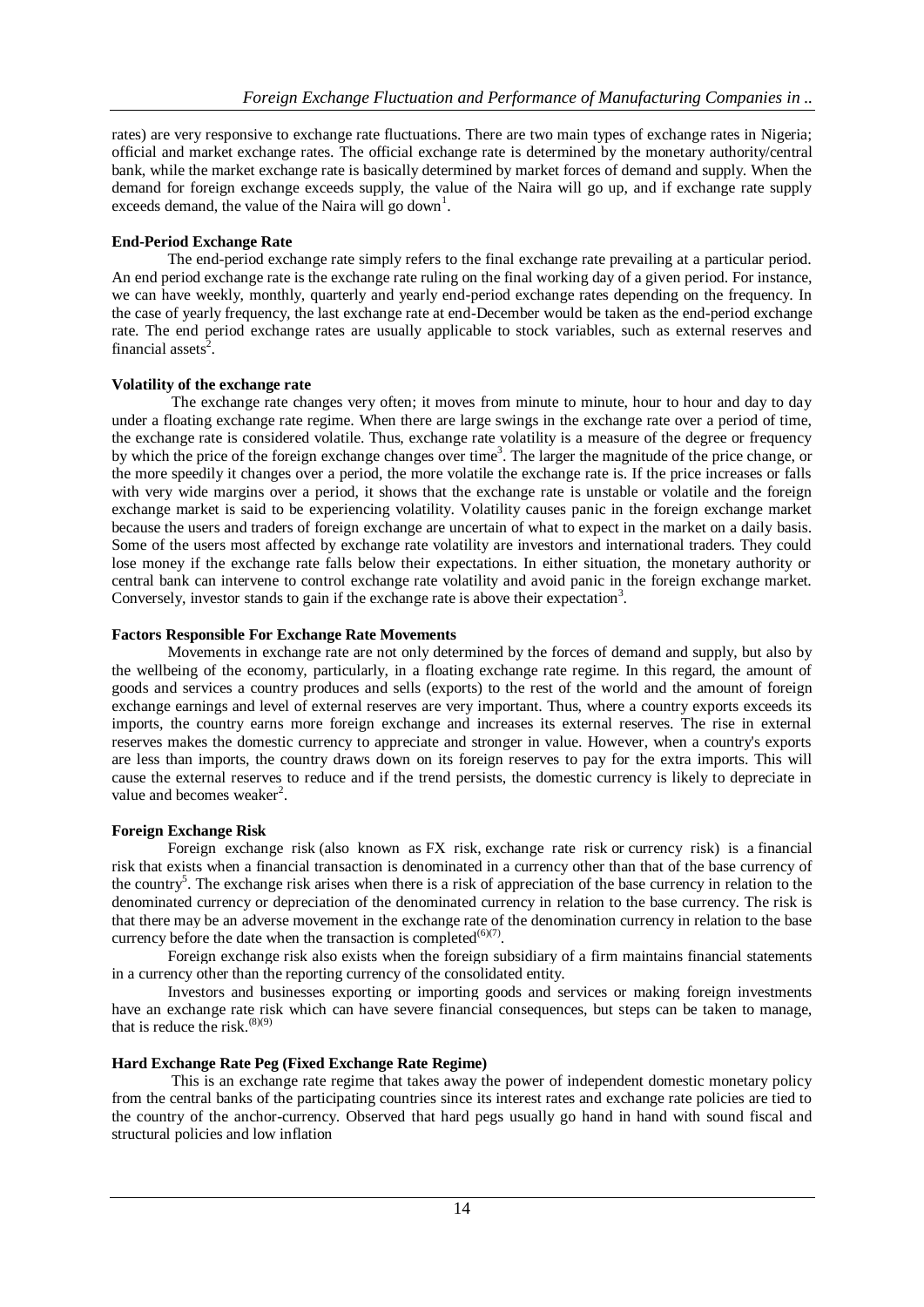## **Empirical Literature on the impact of exchange rate devaluation on output and prices on countries**

There is a vast body of empirical literature on the impacts of exchange rate devaluation on output and prices. In many of the existing studies, it has been recognized that the possible effects of devaluation on output could be contractionary. To this extent, several channels through which devaluation could be contractionary have been identified.

First, the author examined the impacts of devaluation on some macroeconomic variables in Argentina for the period 1955–61. He observed that devaluation was contractionary for Argentina because it induces a shift in income distribution towards savers, which in turn depresses consumption and real absorption. He equally observed that current account improved because of the fall in absorption relative to output.Twenty-four devaluation experiences were reviewed which involving nineteen different developing countries during the period 1959–66. The study showed that devaluation improved the trade balance of the devaluing country but that the economic activity often decreased in addition to an increase in inflation in the short term.

In a similar study, a log-linear macro model of an open economy for a sample of ten countries was constructed, using different estimates of the key parameters of the model. Their results showed that devaluation was expansionary in eight out of ten countries investigated. Devaluation was found to be contractionary in two countries (the United Kingdom and Brazil). The main feature of the studies reviewed above is that they were based on simulation analyses.

The few studies on contractionary devaluation based on regression analysis were done In a pool-time series/ cross-country sample, the real GDP on nominal and real exchange rates, government spending, the terms of trade, and measures of money growth were regressed. He found that devaluation tended to reduce the output in the short term even where other factors remained constant. His results for the long-term effect of a real devaluation were more mixed; but as a whole it was suggested that the initial contractionary effect was not reversed subsequently<sup>51</sup>. In the same way, using a sample of twenty-three developing countries, regressed output growth on contemporaneous and lagged levels of the real exchange rate and on deviations of actual changes from expected ones in the real exchange rate, government spending, the money supply, and foreign income. The results showed that surprises in real exchange rate depreciation actually boosted output growth, but that depreciations of the level of the real exchange rate exerted a contractionary effect<sup>6</sup>.

#### **Theoretical Review**-**Theories of Exchange Rate Determination**

There are five main theories of the determination of foreign exchange rate<sup>5</sup>.

## **The Mint Parity Theory:**

The earliest theory of foreign exchange has been the mint parity theory. This theory was applicable for those countries which had the same metallic standard (gold or silver). Under the gold standard, countries had their standard currency unit either of gold or it was freely convertible into gold of a given purity<sup>5</sup>.

### **The Purchasing Power Parity Theory:**

The purchasing power parity theory enunciates the determination of the rate of exchange between two inconvertible paper currencies. Although this theory can be traced back to Wheatley and Ricardo, yet the credit for developing it in a systematic way has gone to the Swedish economist Gustav Cassel<sup>5</sup>.

## **Static Theory**:

The PPP theory attempts to determine equilibrium rate of exchange under static conditions such as constancy of tastes and preferences, absence of capital movements, absence of transport costs, no changes in tariff, constant technology, absence of speculation etc. It is highly unrealistic to determine exchange rate with all these oversimplifying assumptions. In the actual dynamic realities, this theory fails altogether<sup>5</sup>.

#### **Inexact Theory**:

PPP theory at best could serve as a crude approximation of the equilibrium rate of exchange. With its oversimplifying assumptions, it can neither exactly measure the rate of exchange nor can make a precise forecast of it over future period. Purchasing power parities cannot be used to compute equilibrium rates or to gauge with precision deviations from international payments equilibrium<sup>5</sup>.

#### **The Balance of Payments Theory:**

The balance of payments theory of exchange rate maintains that rate of exchange of the currency of one country with the other is determined by the factors which are autonomous of internal price level and money supply. It emphasizes that the rate of exchange is influenced, in a significant way, by the balance of payments position of a country.

A deficit in the balance of payments of a country signifies a situation in which the demand for foreign exchange (currency) exceeds the supply of it at a given rate of exchange. The demand for foreign exchange arises from the demand for foreign goods and services. The supply of foreign exchange, on the contrary, arises from the supply of goods and services by the home country to the foreign country<sup>5</sup>.

# **III. METHODOLOGY**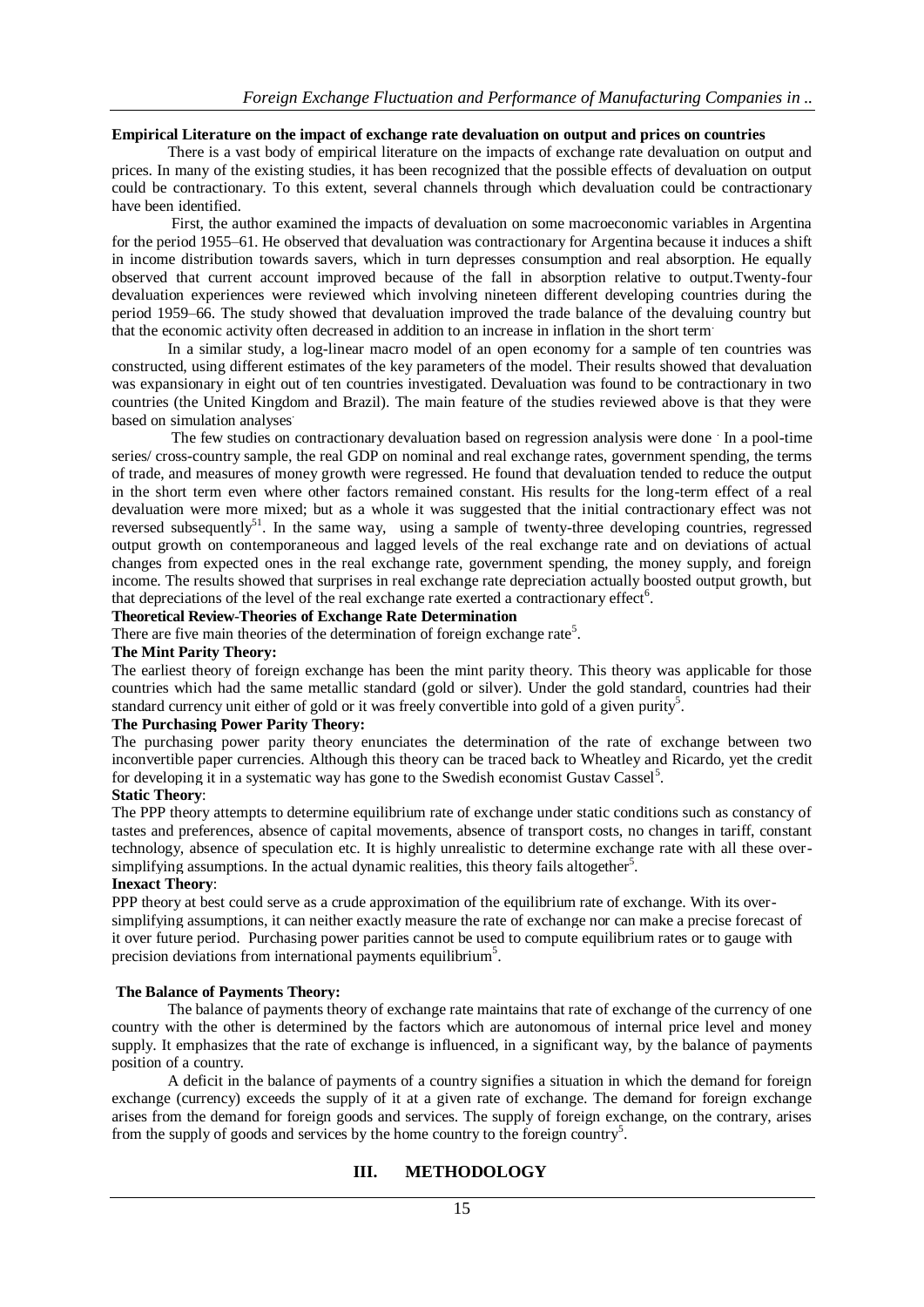# **Research Design**

Based on the objectives of this work, the regression analysis of the Ordinary Least Square (OLS) was used to examine the exchange rate fluctuation on the performance of manufacturing industry in Nigeria and was also used to investigate others independent variables. Relevant data from records of National Bureau of Statistics (NBS) and Central Bank of Nigeria (CBN) over period 1986-2017 was tested to evaluate the relationship between the exchange rate fluctuations,inflation, export, import, lending rate,economic growth and performance of manufacturing industry in Nigeria.

## **Population of the Study**

The population of this study consists of manufacturing companies in Nigeria over the period 1986 – 2017. The period was chosen because the exchange rate deregulation/intervention was introduced and the intervention still continued throughout the period and the data of outputs by manufacturing companieswere made available on consistence basis by National Bureau of Statistics (NBS) and Central Bank of Nigeria (CBN).

## **Sample and Sampling Technique**

Somemanufacturing sectors were selected in a bid to have a wider representation of the manufacturing industry as being used in the computation of the Gross Domestic Products (GDP) .Attempt was made to cover virtually all the manufacturing companies as captured by National Bureau of Statistics (NBS) and Central Bank of Nigeria (CBN) for research period (1986-2017)

## **Model Specification**

The ordinary least square (OLS) linear regression model was used to estimate the variables. This involves estimation of the model in order to examine the impact of exchange rates on manufacturing industry in Nigeria. The linear estimation technique aims at achieving unique parameter estimates that would enable us to interpret the regression coefficients and consequently give a slightly better fit. The study adopted an econometric model. The model is shown as:

 $MO= a_0 + β_1 FER + β_2 INF + β_3 IR + β_4 IMP + β_5 EXP + μ.................(1)$ Where. MO: Manufacturing Output  $a<sub>o</sub> - a constant$ β1, β2, β3, β4& β5 = Regression slopes for the independent variables FER= Foreign Exchange Rate INF= Inflation  $IR = Interest Rate$  $IMP = Import$  $EXP = Export$  $\mu$  = an error term normally distributed about a mean of o. for the purpose of computation, the  $\mu$  is assumed to  $he \theta$ 

## **Method of Data collection**

The data used for this study was the secondary data. The secondary data was collected from Central Bank of Nigeria (CBN), statistical bulletin, the annual report and statistical account, National Bureau of Statistics (NBS) publications and journals from the internet.

The data used for this study were Exchange Rate (EXR), Output of Manufacturing sector (OP), Interest Rate (IR),Import(IMP), Export (EXP),Inflation (INF) and Gross Domestic Product (GDP) for the period under review (1986-2017). Clearly, all these constitute secondary data. These data were sourced from the Central Bank of Nigeria (CBN) publications, National Bureau of Statistics (NBS) publications and journals from the internet.

# **A Priori Expectation**

The apriori expectation of the relationship between independent variables and manufacturing outputs are as follows; exchange rate, inflation rate, lending rate and import are expected to have a negative and significant relationship with manufacturing outputs such that an increase in exchange rate, inflation rate, lending rate and import will lead to a reduction in manufacturing outputs while export is expected to have a positive and significant relationship with manufacturing output. Also foreign exchange rate is expected to have a negative and significant relationship with economic growth (GDP).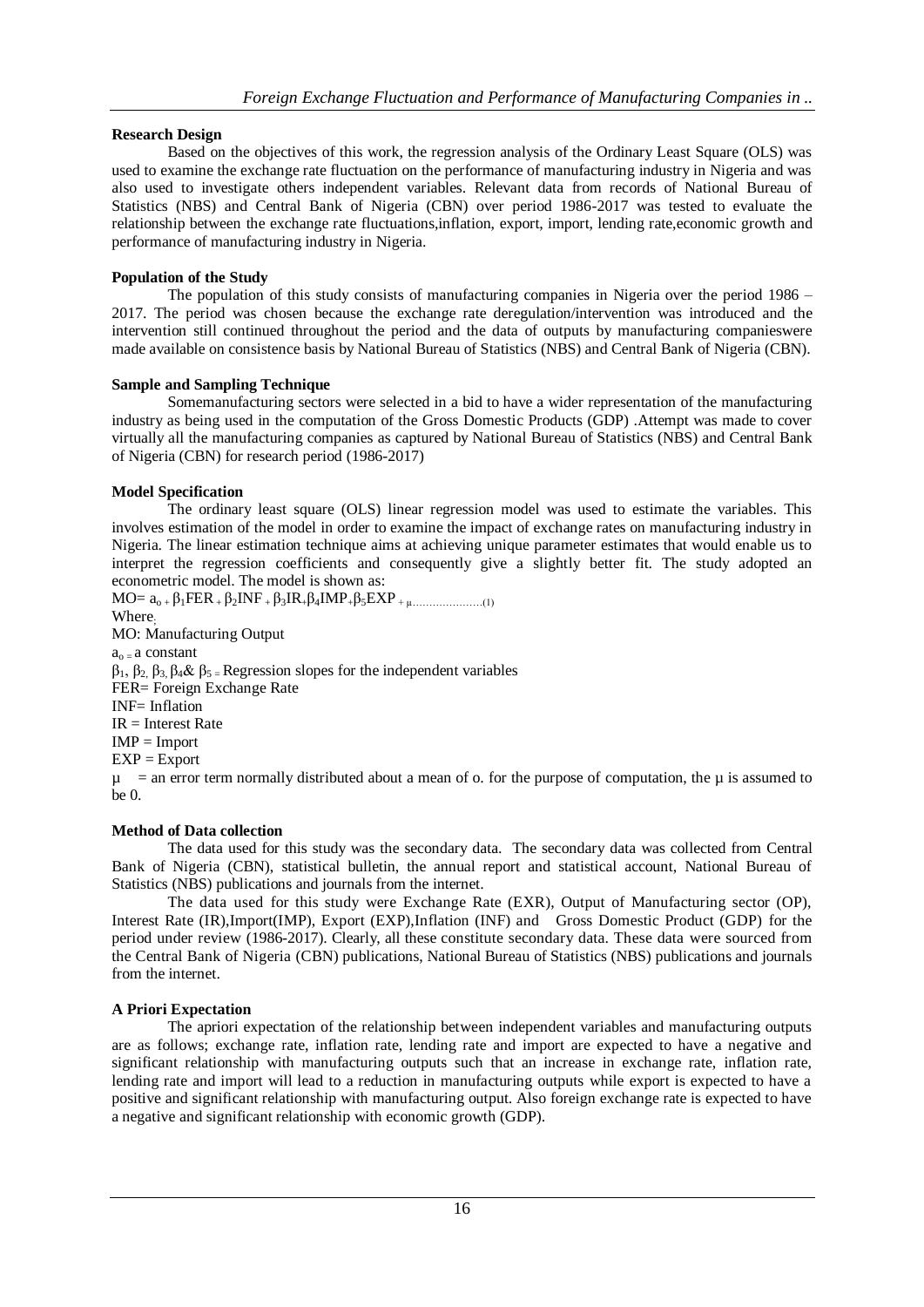## **Method of Data Analysis**

The study employed both descriptive and inferential statistics analyses to achieve the stated objectives. The descriptive statistics made useof bar charts, mean and standard deviation while inferential statistics used regression and analysis of variances (ANOVA).

The analysis of variance (ANOVA) was used to establish the differences in the variables collected using the secondary data available. There were variation in the said data especially with respect to dependent and independent variables respectively, hence an ANOVA was used at  $\alpha$ = 0.05

# **IV. RESULTS AND DISCUSSIONS OF FINDINGS**

Presented below is the data and report of the estimation. The section discusses socio economic representation through descriptive analysis. It also examined the relationship among the relevant variables. The section also presents the evaluation of inferential statistics between exchange rate and manufacturing output as well as other variables with a view to identifying relationship or otherwise among the variables.

## **Presentation of Data**

| Table 4.1 |                      |                       |           |                      |                    |  |  |  |  |
|-----------|----------------------|-----------------------|-----------|----------------------|--------------------|--|--|--|--|
| Year      | Annual<br>Average    | Annual Real Effective | Inflation | <b>Interest Rate</b> | Real Interest Rate |  |  |  |  |
|           | Exchange Rate (N/\$) | Exchange Rate index   |           |                      |                    |  |  |  |  |
| 1986      | 1.8                  | 267.64                | 5.7       | 9.93                 | $-1.5$             |  |  |  |  |
| 1987      | 4.0                  | 85.27                 | 11.3      | 13.96                | $-31.9$            |  |  |  |  |
| 1988      | 4.5                  | 85.68                 | 54.5      | 16.62                | $-5.1$             |  |  |  |  |
| 1989      | 7.4                  | 76.30                 | 50.5      | 20.44                | $-17$              |  |  |  |  |
| 1990      | 8.0                  | 70.79                 | 7.4       | 25.3                 | 14.6               |  |  |  |  |
| 1991      | 9.9                  | 60.01                 | 13.0      | 20.04                | 2.1                |  |  |  |  |
| 1992      | 17.3                 | 49.78                 | 44.6      | 24.76                | $-25.8$            |  |  |  |  |
| 1993      | 22.1                 | 54.54                 | 57.2      | 31.65                | 4.4                |  |  |  |  |
| 1994      | 22.0                 | 100.86                | 57.0      | 20.48                | $-8$               |  |  |  |  |
| 1995      | 21.9                 | 160.23                | 72.8      | 20.23                | $-43.6$            |  |  |  |  |
| 1996      | 21.9                 | 207.77                | 29.3      | 19.84                | $-9.7$             |  |  |  |  |
| 1997      | 21.9                 | 236.08                | 8.5       | 17.8                 | 16.6               |  |  |  |  |
| 1998      | 21.9                 | 272.52                | 10.0      | 18.18                | 25.3               |  |  |  |  |
| 1999      | 92.3                 | 70.19                 | 6.6       | 20.29                | 2.8                |  |  |  |  |
| 2000      | 101.7                | 69.91                 | 6.9       | 21.27                | $-10.3$            |  |  |  |  |
|           |                      |                       |           |                      |                    |  |  |  |  |
| 2001      | 111.2                | 77.88                 | 18.9      | 23.44                | 23.8               |  |  |  |  |
| 2002      | 120.6                | 78.13                 | 12.9      | 24.77                | $-10.8$            |  |  |  |  |
| 2003      | 129.2                | $^{73}$ .25           | 14.0      | 20.71                | 8.6                |  |  |  |  |
| 2004      | 132.9                | 74.96                 | 15.0      | 19.18                | 19.4               |  |  |  |  |
| 2005      | 131.3                | 85.55                 | 17.9      | 17.95                | $-3.3$             |  |  |  |  |
| 2006      | 128.7                | 91.50                 | 8.2       | 16.9                 | $-0.4$             |  |  |  |  |
| 2007      | 125.8                | 89.65                 | 5.4       | 16.94                | 11.6               |  |  |  |  |
| 2008      | 118.5                | 99.12                 | 11.6      | 15.48                | 4.2                |  |  |  |  |
| 2009      | 148.9                | 92.14                 | 11.5      | 18.36                | 23.7               |  |  |  |  |
| 2010      | 150.3                | 100.00                | 13.7      | 17.59                | $-42.3$            |  |  |  |  |
| 2011      | 153.9                | 100.31                | 10.8      | 16.02                | 5.9                |  |  |  |  |
| 2012      | 157.5                | 111.39                | 12.23     | 16.79                | 6.9                |  |  |  |  |
| 2013      | 157.3                | 118.81                | 8.5       | 16.72                | 10.2               |  |  |  |  |
| 2014      | 158.6                | 127.09                | 8.1       | 16.55                | 11.4               |  |  |  |  |
| 2015      | 192.4                | 126.07                | 9.01      | 16.85                | 13.6               |  |  |  |  |
| 2016      | 253.5                | 115.68                | 15.7      | 16.87                | 6.7                |  |  |  |  |
| 2017      | 305.8                | 105.5                 | 16.5      | 17.6                 | 5.8                |  |  |  |  |

Source: Central bank of Nigeria/ National Bureau ofStatistics, 2020 Exchange Rate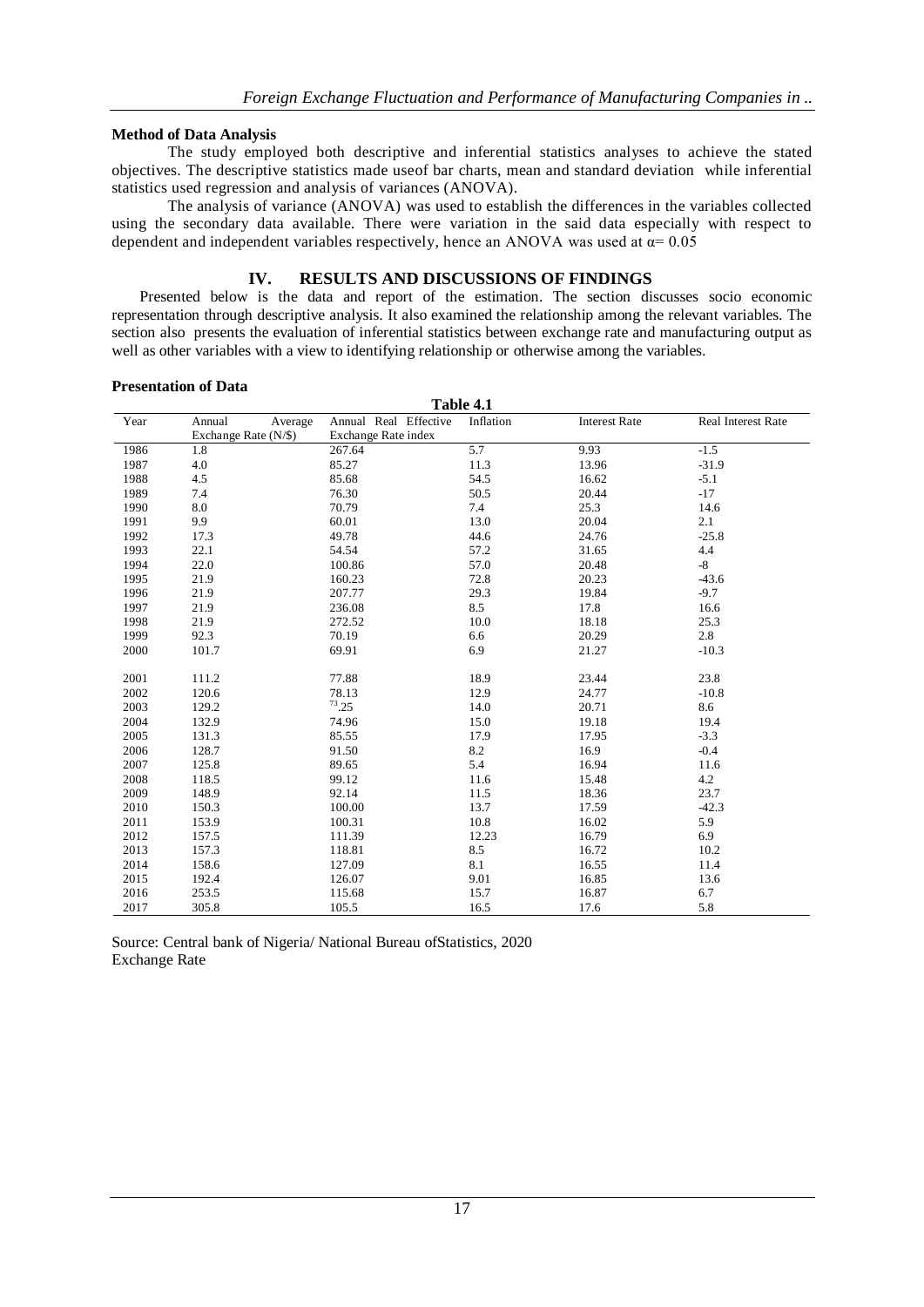

Annual Average Exchange Rate Source: Central bank of Nigeria, 2020

From figure 4.1 on the annual exchange rate. The exchange rate of naira to dollar was as low as N1.80/\$ in 1986 but it depreciated to N22.10/\$ in 1993 and became relatively stable from 1995 to 1998 at N21.9/\$. The rate went up from N21.9/\$ in 1998 to N92.3/\$ in 1999 and reached N132.9/\$ in 2004 and it came down to N118.5/\$ in 2008. Since 2009 the rate has been rising from N148.9/\$ year on year and this has continued to year 2017. In 2017 the rate risen to N305.8 form N 253.5 in 2016.(source from Central Bank of Nigeria)

| Model | R                 | R Square                                    | <b>Adjusted R Square</b> | Std.<br>Estimate          | Error         | of<br>the |         |                   |
|-------|-------------------|---------------------------------------------|--------------------------|---------------------------|---------------|-----------|---------|-------------------|
|       | .881 <sup>a</sup> | .775                                        | .768                     |                           | 1468.19774    |           |         |                   |
| a.    |                   | Predictors: (Constant), Exchange Rate       |                          |                           |               |           |         |                   |
| b.    |                   |                                             |                          |                           |               |           |         |                   |
|       |                   |                                             |                          | <b>ANOVA</b> <sup>a</sup> |               |           |         |                   |
| Model |                   | Sum of Squares                              | Df                       |                           | Mean Square   |           | F       | Sig.              |
|       | Regression        | 36247392.547                                |                          |                           | 36247392.547  |           | 4.321   | .046              |
|       | Residual          | 251660571.075                               | 30                       |                           | 8388685.703   |           |         |                   |
|       | Total             | 287907963.622                               | 31                       |                           |               |           |         |                   |
|       |                   | a. Dependent Variable: Manufacturing Output |                          |                           |               |           |         |                   |
|       |                   |                                             |                          | <b>ANOVA</b> <sup>a</sup> |               |           |         |                   |
| Model |                   | Sum of Squares                              | Df                       |                           | Mean Square   |           | F       | Sig.              |
|       | Regression        | 242473959.713                               |                          |                           | 242473959.713 |           | 160.105 | .000 <sup>b</sup> |
|       | Residual          | 45434003.909                                | 30                       |                           | 1514466.797   |           |         |                   |
|       | Total             | 287907963.622                               | 31                       |                           |               |           |         |                   |
|       |                   |                                             |                          |                           |               |           |         |                   |

a. Dependent Variable: Manufacturing Output

b. Predictors: (Constant), Import Value

## **V. SUMMARY OF FINDINGS, CONCLUSION AND RECOMMENDATIONS**

Foreign exchange fluctuations have significant relationship on manufacturing outputs. Inflation have significant effect on manufacturing outputs. Imports have significant effect on manufacturing outputs.Exports have significant effect on manufacturing outputs. Foreignexchange fluctuations have significant effect on economic growth (GDP)

This paper explores the impact of foreign exchange fluctuation on outputs of manufacturing sector as well as the effect of lending interest rate, inflation, export and import on the manufacturing outputs in Nigeria. The effect of foreign exchange on economic growth was also examined. The study concludes that manufacturing companies are exposed to a turbulent business environment that makes planning for companies very difficult or impossible.